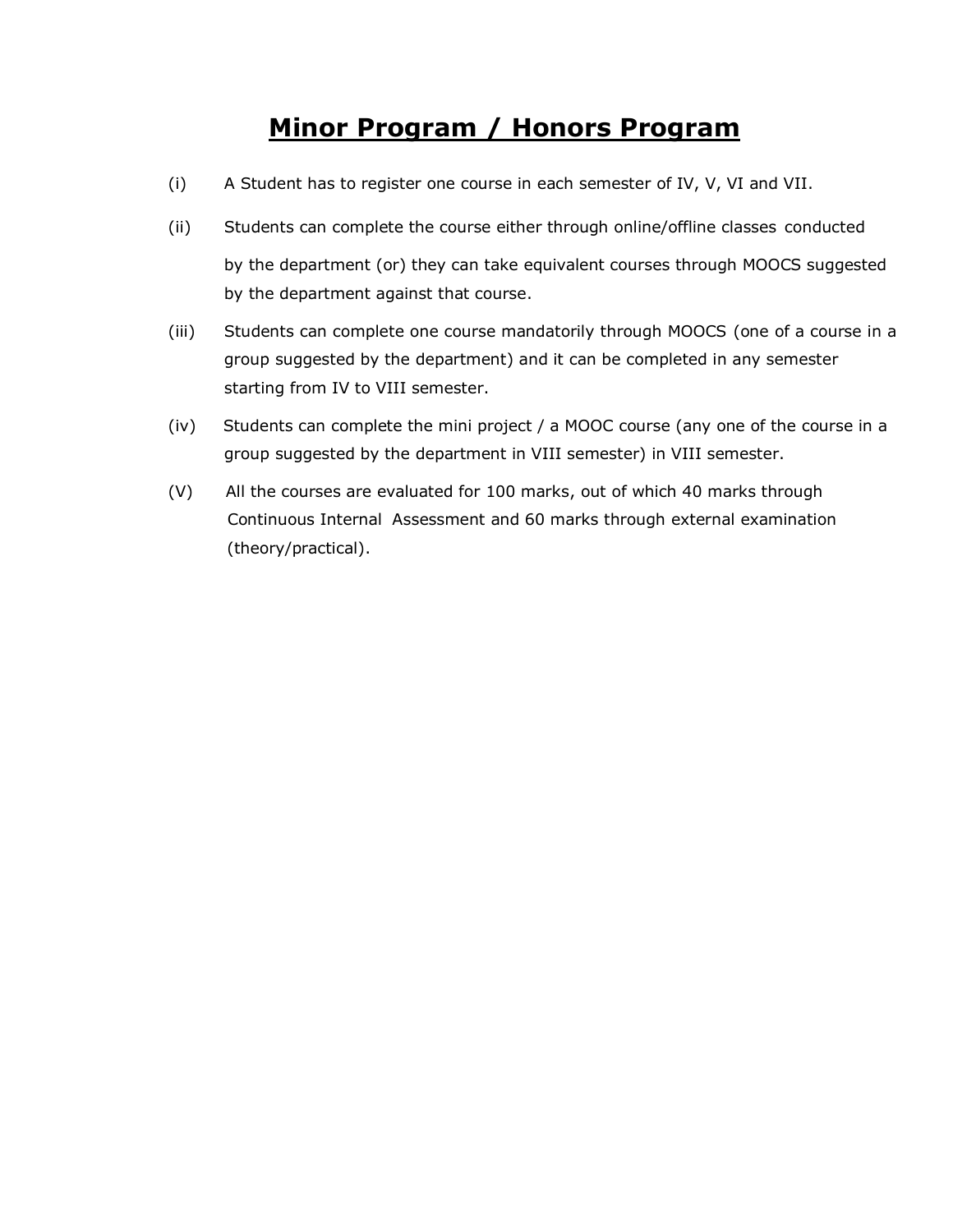## **Minor in Computer Science**

## **(for Non IT students)**

### Scheme of Instruction and Examination (Effective from 2020-2021)

| S.<br>N <sub>0</sub> | <b>Semester</b>              | <b>Course Title</b>                       | <b>Credits</b> | <b>MOOC's Equivalent Course</b>                                                                                                                                                           |
|----------------------|------------------------------|-------------------------------------------|----------------|-------------------------------------------------------------------------------------------------------------------------------------------------------------------------------------------|
| 1                    | IV                           | Introduction to<br>Algorithms             | 4              | Stanford University through Coursera<br>https://www.coursera.org/specializations/algorithms<br>> University of Kashmir via Swayam<br>https://onlinecourses.nptel.ac.in/noc22 cs01/preview |
| 2                    | V                            | Operating<br>Systems                      | 4              | University of Madras<br>➤<br>https://onlinecourses.swayam2.ac.in/cec21 cs20/preview                                                                                                       |
| 3                    | VI                           | Object Oriented<br>Programming in<br>Java | $\overline{4}$ | IIT Kharagpur & NPTEL via Swayam<br>https://onlinecourses.nptel.ac.in/noc22 cs47/preview                                                                                                  |
| 4                    | VII                          | Database<br>Management<br>Systems         | $\overline{4}$ | Anna University through Swayam<br>https://onlinecourses.swayam2.ac.in/cec22 cs08/preview                                                                                                  |
| 5                    | MOOCS-1                      |                                           | $\overline{2}$ |                                                                                                                                                                                           |
| 6                    | MOOCS-2<br>/ Mini<br>Project |                                           | $\overline{2}$ |                                                                                                                                                                                           |
|                      |                              | <b>Total</b>                              | 20             |                                                                                                                                                                                           |

| MOOCS-1 | : 1. Software Engineering                                       |
|---------|-----------------------------------------------------------------|
|         | (Source: University of Madras via Swayam)                       |
|         | 2. Software Project Management                                  |
|         | (University of Virginia through Coursera)                       |
|         | 3. Artificial Intelligence                                      |
|         | (Source : IIT Delhi & NPTEL via Swayam)                         |
|         | <b>MOOCS-2/ Mini project : 1. Python Programming</b>            |
|         | (Source : Chennai Mathematical Institute & NPTEL via Swayam) OR |
|         | (Source : IIT Rourkee & NPTEL via Swayam) OR                    |
|         | (Source : University of Michigan via Coursera)                  |
|         | 2. R-programming                                                |
|         | (Source : John Hopkins University via Coursera)                 |
|         | 3. Machine Learning                                             |
|         | (Source: Royal Institute of Technology via Swayam) OR           |
|         | (Source : Stanford University via Coursera)                     |
|         |                                                                 |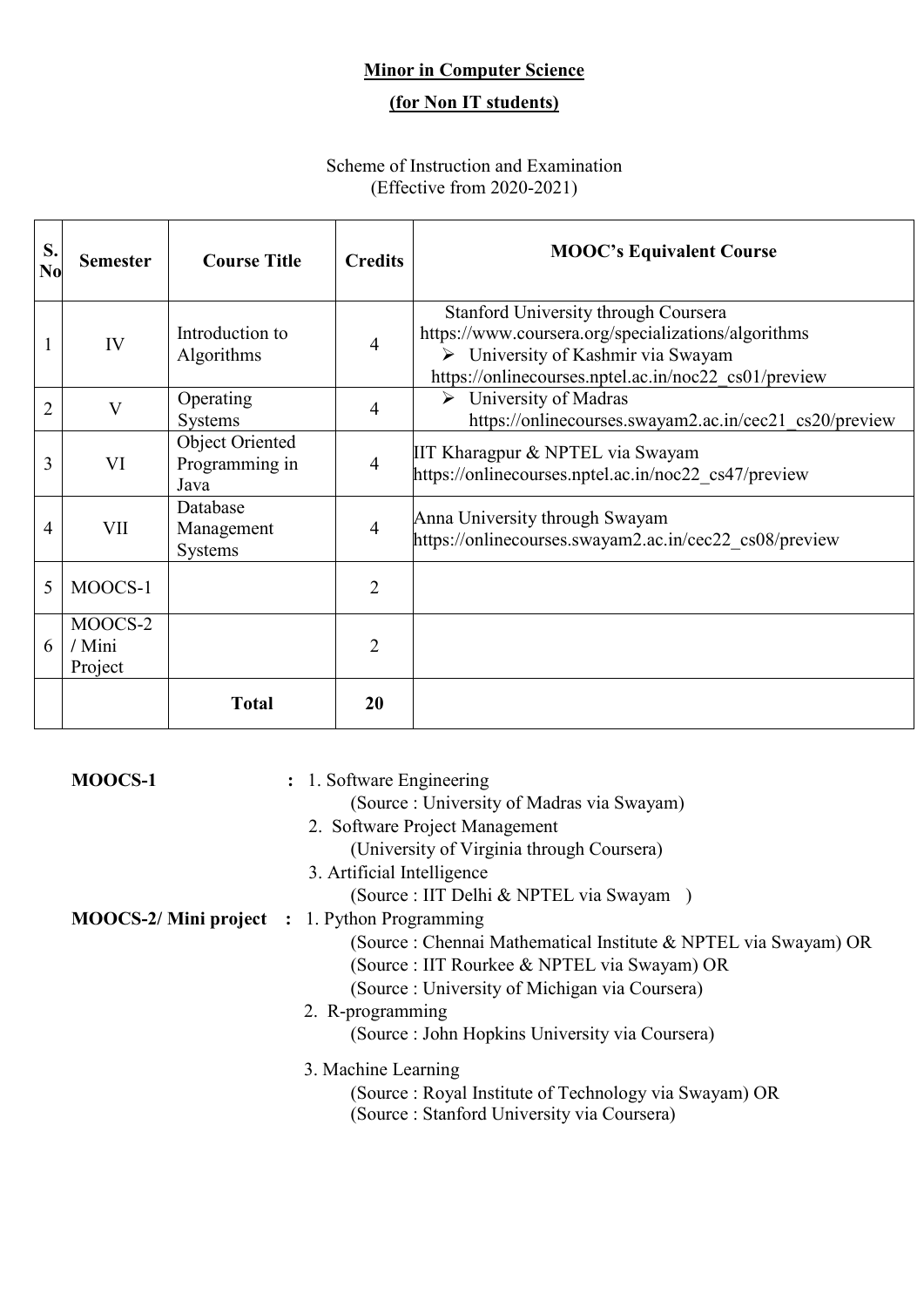#### **G.PULLA REDDY ENGINEERING COLLEGE (AUTONOMOUS): KURNOOL**

#### **DEPARTMENT OF ELECTRONICS AND COMMUNICATION ENGINEERING**

#### **MINOR IN INTERNET OF THINGS (IoT)**

(Scheme-20)

**List of Courses with equivalent MOOCS courses**

| S.No           | <b>Semester</b>        | <b>Course</b>     | <b>Course Title</b> | <b>MOOC'S Equivalent Course</b>                      |
|----------------|------------------------|-------------------|---------------------|------------------------------------------------------|
|                |                        | Code              |                     |                                                      |
| 1.             | IV                     | MIT <sub>01</sub> | Introduction to     | https://onlinecourses.nptel.ac.in/noc21_cs17/preview |
|                |                        |                   | Internet<br>of      |                                                      |
|                |                        |                   | Things(IIOT)        |                                                      |
| 2.             | $\rm V$                | MIT <sub>02</sub> | <b>IoT</b>          | https://www.coursera.org/learn/iot-software-         |
|                |                        |                   | Architecture        | architecture                                         |
|                |                        |                   | and Protocols       |                                                      |
|                |                        |                   | (IAP)               |                                                      |
| 3              | VI                     | MIT <sub>03</sub> | Programming         | https://www.coursera.org/specializations/iot         |
|                |                        |                   | Arduino<br>with     |                                                      |
|                |                        |                   | and                 |                                                      |
|                |                        |                   | Raspberry-Pi        |                                                      |
| $\overline{4}$ | VII                    | MIT <sub>04</sub> | Industrial          | https://www.coursera.org/learn/industrial-           |
|                |                        |                   | of<br>Internet      | internet-of-things                                   |
|                |                        |                   | <b>Things</b>       |                                                      |
| 5              | MOOCS1                 |                   |                     |                                                      |
| 6              | MOOCS-2 / Mini Project |                   |                     |                                                      |

| MOOCS-1 |                                                                         |
|---------|-------------------------------------------------------------------------|
| 1.      | Introduction to IoT and Embedded Systems                                |
|         | Course web link: https://www.coursera.org/learn/iot                     |
| 2.      | <b>Sensors and Actuators</b>                                            |
|         | Course web link: https://nptel.ac.in/courses/108/108/108108147          |
|         | MOOCS-2                                                                 |
|         | Design of Internet of Things                                            |
|         | Course web link: https://onlinecourses.nptel.ac.in/noc21_ee85/          |
| 2.      | Components and Applications of Internet of Things                       |
|         | Course web link: https://onlinecourses.swayam2.ac.in/arp20_ap03/preview |

Sd- HOD-ECE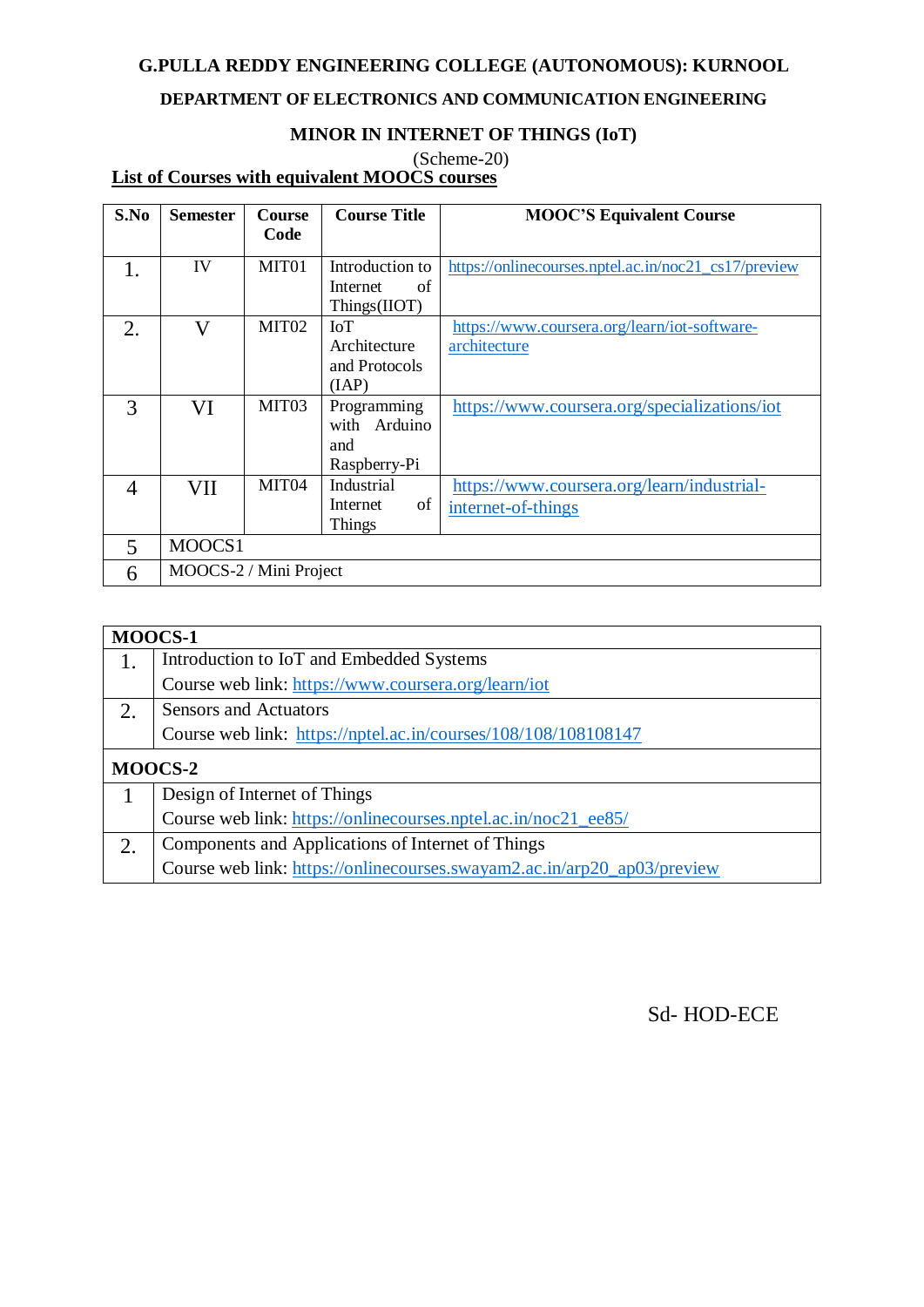## **Minor in Data Science**

## **(for Non IT students)**

Scheme of Instruction and Examination (Effective from 2020-2021)

| S.<br>$\bf No$ | <b>Semester</b>              | <b>Course Title</b>           | <b>Credits</b> | <b>MOOC's Equivalent Course</b>                                                                                                                                                                                                                                                                                         |
|----------------|------------------------------|-------------------------------|----------------|-------------------------------------------------------------------------------------------------------------------------------------------------------------------------------------------------------------------------------------------------------------------------------------------------------------------------|
| 1              | IV                           | Introduction to<br>Algorithms | $\overline{4}$ | Stanford University through Coursera<br>https://www.coursera.org/specializations/algorithms<br>> University of Kashmir via Swayam<br>https://onlinecourses.nptel.ac.in/noc22 cs01/preview                                                                                                                               |
| $\overline{2}$ | $\overline{\mathbf{V}}$      | Python for Data Science       | $\overline{4}$ | > University of Michigan via Coursera<br>https://www.coursera.org/learn/python-data-<br>analysis/home/welcome<br>$\triangleright$ IIT Rourkee and NPTEL via swayam<br>https://onlinecourses.nptel.ac.in/noc22 cs08/preview<br>> IIT Madras and NPTEL via swayam<br>https://onlinecourses.nptel.ac.in/noc22 cs32/preview |
| 3              | VI                           | Data Mining                   | $\overline{4}$ | IIT Kharagpur & NPTEL via Swayam<br>https://onlinecourses.nptel.ac.in/noc22 cs11/preview<br>(Commences from February to April)<br>St.Johns College via Swayam<br>https://onlinecourses.swayam2.ac.in/cec22 cs06/preview<br>(Commences from January to April)                                                            |
| $\overline{4}$ | <b>VII</b>                   | Machine Learning              | $\overline{4}$ | IIT Kharagpur & NPTEL via Swayam<br>https://onlinecourses.nptel.ac.in/noc22 ag05/preview<br>(Commences from January to April)<br>IIT Madras & NPTEL via Swayam<br>https://onlinecourses.nptel.ac.in/noc22 ag05/preview<br>(Commences from January to April)                                                             |
| 5              | MOOCS-1                      |                               | $\overline{2}$ |                                                                                                                                                                                                                                                                                                                         |
| 6              | MOOCS-2<br>/ Mini<br>Project |                               | $\overline{2}$ |                                                                                                                                                                                                                                                                                                                         |
|                |                              | <b>Total</b>                  | 20             |                                                                                                                                                                                                                                                                                                                         |

**MOOCS-1** : 1. R Programming

|                        | (Source : John Hopkins University via Coursera) |
|------------------------|-------------------------------------------------|
|                        | 2. Probability and Statistics                   |
|                        | (Source : IIT Madras and NPTEL via swayam)      |
|                        | 3. Artificial Intelligence                      |
|                        | (Source : IIT Delhi & NPTEL via Swayam)         |
| MOOCS-2 / Mini Project | : 1. Natural Language Processing                |
|                        | (Source : DeepLearning.ai through Coursera)     |
|                        | 2. Business Analytics                           |
|                        | (Source : IIT Kharagpur and NPTEL via swayam OR |
|                        | Source : IIT Rourkee and NPTEL via swayam)      |
|                        | 3. Data Engineering                             |
|                        | (Source : IBM via Coursera)                     |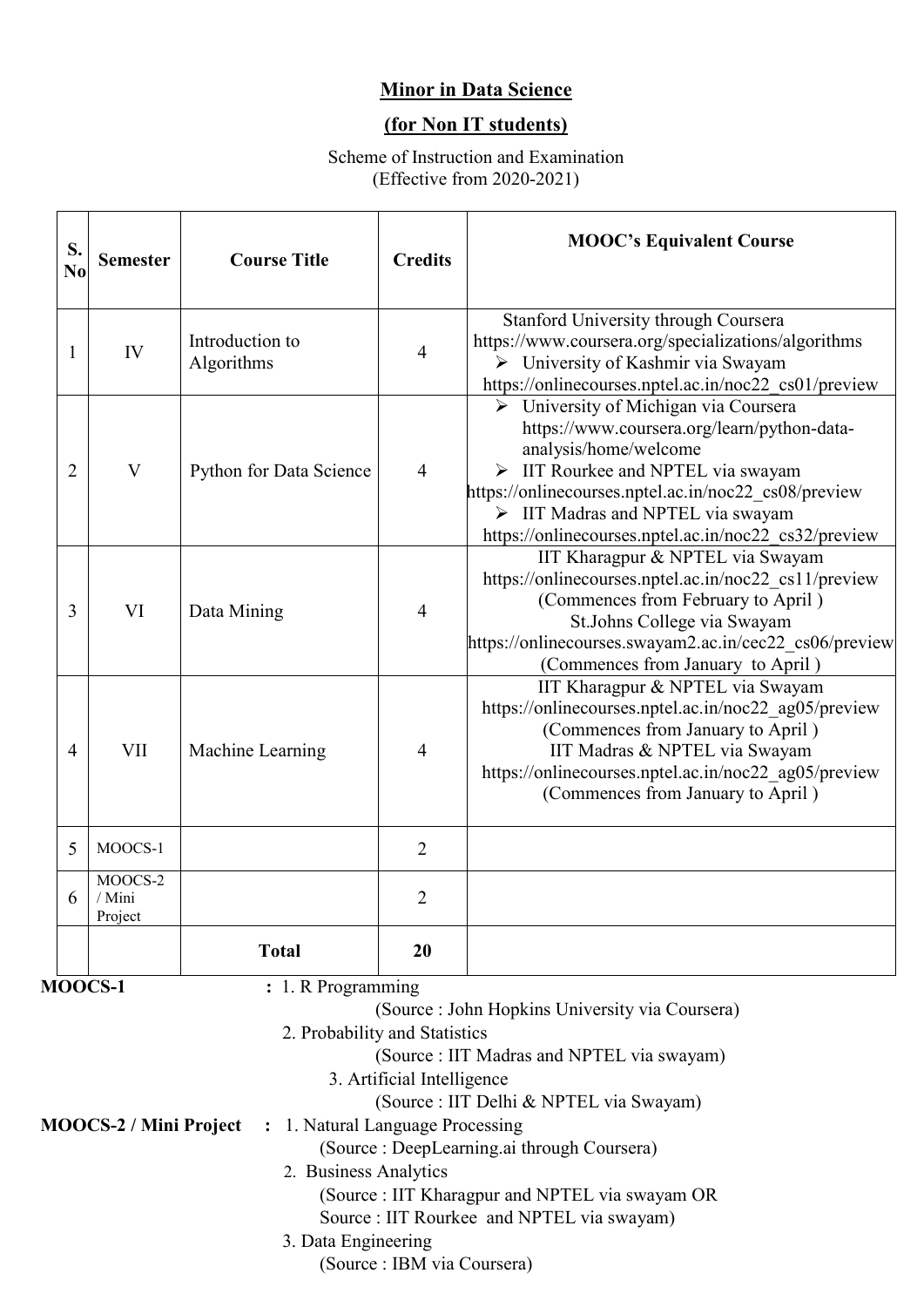#### **Honors in Computer Science & Engineering (CSE)**

Scheme of instruction and examination

(Effective from 2020-2021)

| S<br>No.                | <b>Semeste</b><br>r | <b>Course Title</b>                        | <b>Credits</b>                                                                                                                                                                                                                                                                             | <b>MOOC's Equivalent Course</b>                                                                                                                                                                                                                                                                                                                               |  |
|-------------------------|---------------------|--------------------------------------------|--------------------------------------------------------------------------------------------------------------------------------------------------------------------------------------------------------------------------------------------------------------------------------------------|---------------------------------------------------------------------------------------------------------------------------------------------------------------------------------------------------------------------------------------------------------------------------------------------------------------------------------------------------------------|--|
| 1                       | IV                  | Foundations of AI<br>& Machine<br>Learning | > Royal Institute of Technology via Swayam<br>https://onlinecourses.nptel.ac.in/noc22 cs24/preview<br>(Commences from February to April)<br>$\overline{4}$<br>> IIT Delhi & NPTEL via Swayam<br>https://onlinecourses.nptel.ac.in/noc22 cs56/pre<br>view (Commences from january to April) |                                                                                                                                                                                                                                                                                                                                                               |  |
| $\overline{2}$          | $\mathbf{V}$        | Python for Data<br>Science                 | $\overline{4}$                                                                                                                                                                                                                                                                             | University of Michigan via Coursera<br>$\blacktriangleright$<br>https://www.coursera.org/learn/python-data-<br>analysis/home/welcome<br>$\triangleright$ IIT Rourkee and NPTEL via swayam<br>https://onlinecourses.nptel.ac.in/noc22 cs08/preview<br>$\triangleright$ IIT Madras and NPTEL via swayam<br>https://onlinecourses.nptel.ac.in/noc22 cs32/preview |  |
| 3                       | VI                  | Social Data<br>Analytics                   | $\overline{\triangleright}$ University of Washington through Coursera<br>https://www.coursera.org/learn/social-media-data-<br>$\overline{4}$<br>analytics/home/welcome                                                                                                                     |                                                                                                                                                                                                                                                                                                                                                               |  |
| $\overline{\mathbf{4}}$ | <b>VII</b>          | Natural Language<br>Processing             | $\overline{4}$                                                                                                                                                                                                                                                                             | > DeepLearning.ai through Coursera<br>https://www.coursera.org/specializations/natural-<br>language-processing<br>$\triangleright$ HSE University through Coursera<br>https://www.coursera.org/learn/language-processing                                                                                                                                      |  |
| 5                       |                     | $MOOC - 1$                                 | $\overline{2}$                                                                                                                                                                                                                                                                             |                                                                                                                                                                                                                                                                                                                                                               |  |
| 6                       |                     | MOOC-2 / Mini<br>Project                   | $\overline{2}$                                                                                                                                                                                                                                                                             |                                                                                                                                                                                                                                                                                                                                                               |  |
|                         |                     | <b>Total</b>                               | 20                                                                                                                                                                                                                                                                                         |                                                                                                                                                                                                                                                                                                                                                               |  |

|                            | MOOCS-1                                                      |  |  |  |  |
|----------------------------|--------------------------------------------------------------|--|--|--|--|
| 1                          | Scalable Data Science                                        |  |  |  |  |
|                            | (Source : IBM Watson via Coursera)                           |  |  |  |  |
| $\overline{2}$             | <b>Information Security</b>                                  |  |  |  |  |
|                            | (Source : IIT Madras & NPTEL via Swayam)                     |  |  |  |  |
|                            | <b>Cyber Security</b>                                        |  |  |  |  |
| 3                          | (Source : Uttarakhand Open University via Swayam) OR         |  |  |  |  |
|                            | Source : Dr. Baba Saheb Ambedkar Open University via Swayam) |  |  |  |  |
| 4                          | Internet of things                                           |  |  |  |  |
|                            | (Source : IIT Kharagpur & NPTEL via Swayam)                  |  |  |  |  |
| $MOOCS - 2 / Mini Project$ |                                                              |  |  |  |  |
|                            | <b>Computer Vision</b>                                       |  |  |  |  |
| 1                          | (Source : IIT Guwahati & NPTEL via Swayam)                   |  |  |  |  |
| $\overline{2}$             | Virtual Reality                                              |  |  |  |  |
|                            | (Source : University of London via Coursera)                 |  |  |  |  |
| 3                          | Database security                                            |  |  |  |  |
|                            | (Source : Udemy)                                             |  |  |  |  |
| $\overline{4}$             | Fuzzy Logic & Neural Networks                                |  |  |  |  |
|                            | Source : IIT Kharagpur & NPTEL via Swayam)                   |  |  |  |  |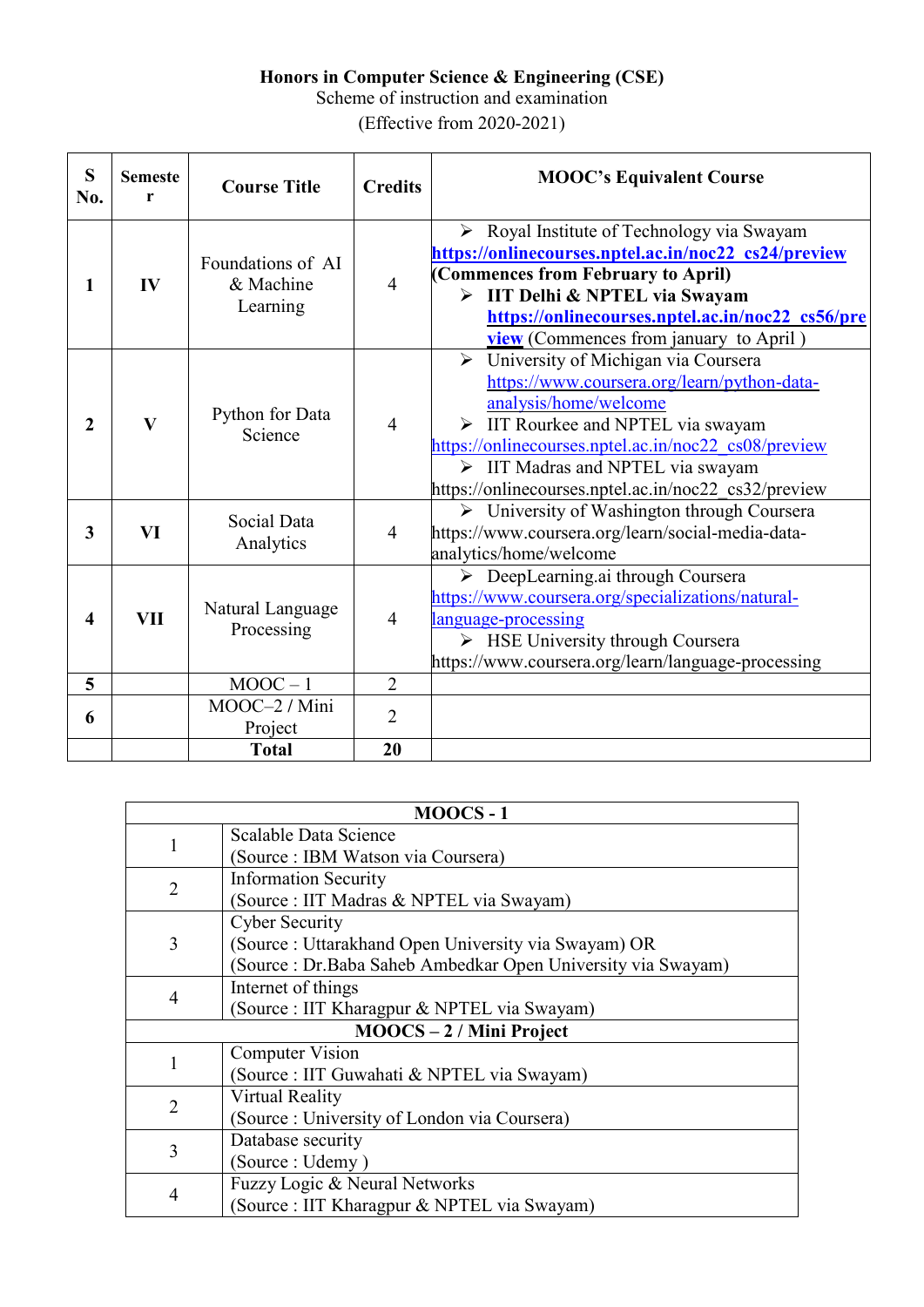### G. Pulla Reddy Engineering College (Autonomous) : Kurnool Civil Engineering Department

Date: 14-02-2022

 $\overline{\phantom{a}}$ 

#### **Submitted to the Principal:**

 $\mathbf{r}$ 

The Following is the list of Equivalent Online Courses for Minor in Construction Planning and Project Management (CPPM) & B. Tech with Honors in Civil Engineering for the Academic Year 2021-22

|                      | <b>Minor in Construction Planning and Project Management (CPPM)</b> |                                                               |                                                         |                                          |                                                                                     |  |
|----------------------|---------------------------------------------------------------------|---------------------------------------------------------------|---------------------------------------------------------|------------------------------------------|-------------------------------------------------------------------------------------|--|
| S.<br>N <sub>0</sub> | <b>Sem</b>                                                          | Title of the<br>Course as per<br><b>Scheme</b>                | <b>Equivalent Course</b><br>available through<br>online | Organization                             | <b>Course link</b>                                                                  |  |
|                      | IV                                                                  | Construction<br>Project<br>management                         | Mastering<br>Construction/Project<br>management         | <b>M.S</b> Construction<br>Management    | https://www.udemy.com/co<br>urse/mastering-<br>construction-project-<br>management/ |  |
| 2                    | V                                                                   | <b>Building</b><br>materials and<br>construction              | <b>Building Materials</b><br>and Composites             | <b>IIT Kharagpur</b>                     | https://onlinecourses.nptel.a<br>c.in/noc20_ar04/preview                            |  |
| 3                    | VI                                                                  | <b>Quality Control</b><br>and Safety<br>Management            | <b>Construction Quality</b><br>and Completions          | <b>ENG LEARN</b>                         | https://www.udemy.com/co<br>urse/construction-quality-<br>and-completions/          |  |
| 4                    | <b>VII</b>                                                          | <b>Disaster</b><br>preparedness and<br>Planning<br>management | Disaster Management:<br><b>Basic Concepts</b>           | Sree Narayana Institute<br>of Technology | https://www.udemy.com/co<br>urse/disaster-management-<br>basic-concepts/            |  |

|                      |                         |                                                 | <b>B.Tech. Honors in Civil Engineering</b>                                |                                                        |                                                                                                                                  |
|----------------------|-------------------------|-------------------------------------------------|---------------------------------------------------------------------------|--------------------------------------------------------|----------------------------------------------------------------------------------------------------------------------------------|
| S.<br>N <sub>0</sub> | <b>Sem</b>              | Title of the<br>course as per<br>scheme         | <b>Equivalent course</b><br>available through<br>online                   | Organization                                           | <b>Course Link</b>                                                                                                               |
| 1                    | IV                      | Sustainable<br>material and<br>green building   | Sustainable thinking<br>for green buildings                               | <b>EDS</b> Global<br>Sustainability<br>Consulting firm | https://www.udemy.com/co<br>urse/sustainable-thinking-<br>for-green-buildings/                                                   |
| $\overline{2}$       | $\overline{\mathsf{V}}$ | <b>Water Supply</b><br>Distribution<br>System   | Become a Plumbing<br>Professional - P 1/2 -<br><b>Water Supply Design</b> | <b>Brunel University</b><br>London                     | https://www.udemy.com/co<br>urse/plumbingwatersupplyd<br>$\text{esign}/$                                                         |
| 3                    | VI                      | Ground<br>Improvement<br>Techniques             | Ground Improvement<br>Techniques                                          | <b>IIT Madras</b>                                      | https://nptel.ac.in/content/s<br>yllabus_pdf/105108075.pdf                                                                       |
| $\overline{4}$       | VII-                    | Intelligent<br>Transportation<br><b>Systems</b> | Cooperative<br>Intelligent<br>Transportation<br>Systems (CITS) - ITS      | Feras Naser group                                      | https://www.udemy.com/co<br>urses/search/?src=ukw&q=<br>Cooperative+Intelligent+Tr<br>ansportation+Systems+%28<br>$CITS%29++ITS$ |

HODCE **HODCE**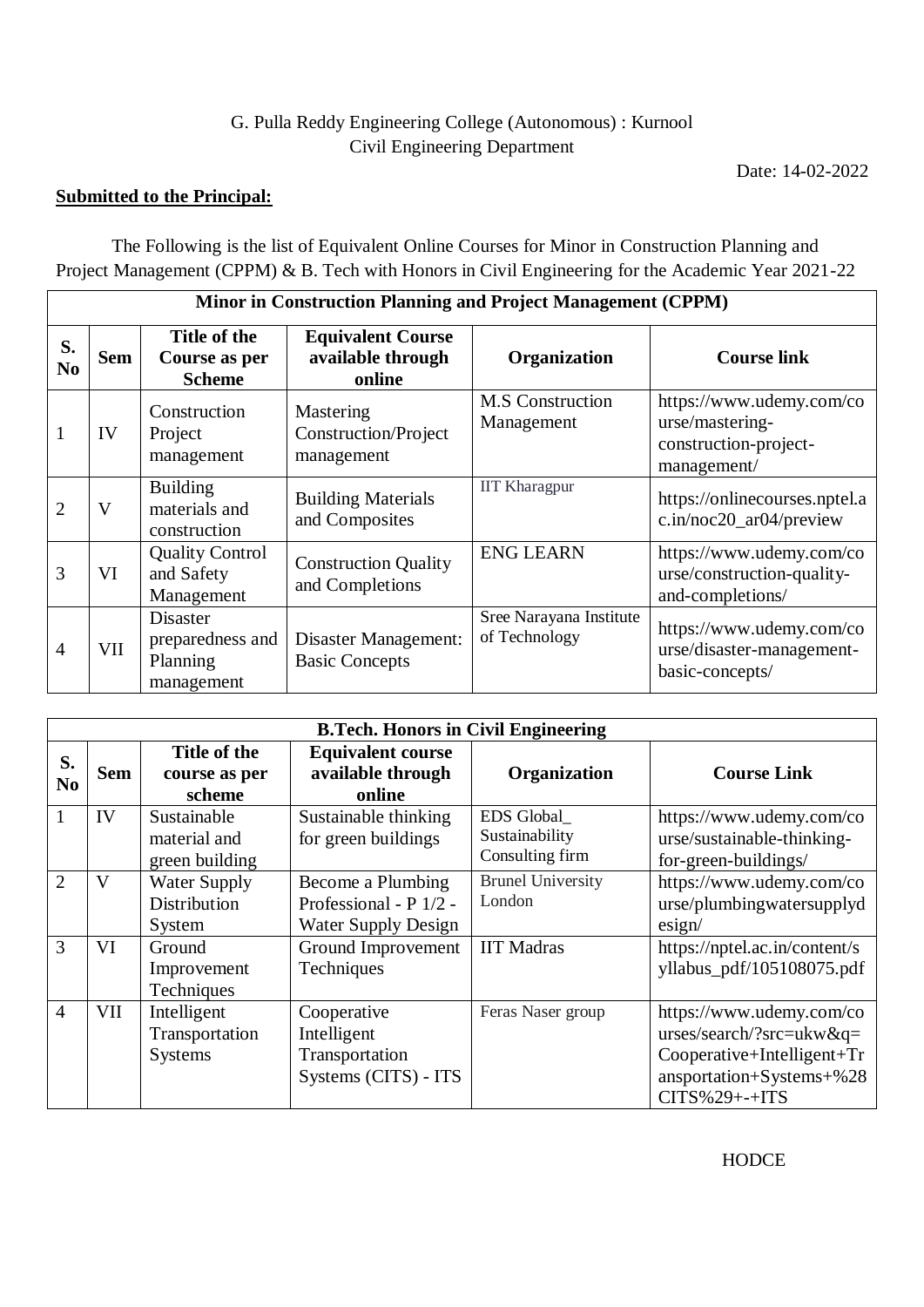# G. Pulla Reddy Engineering College (Autonomous): Kurnool

Department of Electronics and Communication Engineering

B. Tech Honors in ECE

## (Scheme-20)

List of Courses with equivalent MOOCS Courses

| S.No           | Semester             | Course<br>Code    | <b>Course Title</b>                                      | MOOC'S Equivalent Course                                                                                                                                                                                                                                                                                   |
|----------------|----------------------|-------------------|----------------------------------------------------------|------------------------------------------------------------------------------------------------------------------------------------------------------------------------------------------------------------------------------------------------------------------------------------------------------------|
| 1.             | IV                   | HEC01             | Detection<br>$\&$<br>Estimation<br>of<br>Signals (DES)   | https://nptel.ac.in/courses/117/103/117103018/<br>(Commences from July to December)                                                                                                                                                                                                                        |
| 2.             | V                    | HEC <sub>02</sub> | Application<br>Specific<br>Integrated<br>Circuits (ASIC) | Unit 1,3,5:<br>https://www.udemy.com/course/implementation-of-<br>asic-design-flow-using-modelsim<br>(OR)<br>https://www.coursera.org/learn/vlsi-cad-layout<br>Unit 4:<br>https://onlinecourses.nptel.ac.in/noc22_ee08<br>Unit 2:<br>https://www.coursera.org/learn/intro-fpga-design-<br>embedded-systems |
| 3              | VI                   | HEC03             | <b>VLSI</b><br>Design<br>for Testability<br>(VDFT)       | https://nptel.ac.in/courses/117/105/117105137/<br>July to October (12 Weeks)                                                                                                                                                                                                                               |
| $\overline{A}$ | VII                  | HEC04             | Embedded<br><b>Networks</b><br>and<br>Protocols<br>(ENP) | https://nptel.ac.in/courses/117/105/117105137/<br>January to April (12 Weeks)                                                                                                                                                                                                                              |
| 5              | MOOCS-1              |                   |                                                          |                                                                                                                                                                                                                                                                                                            |
| 6              | MOOCS-2/Mini-Project |                   |                                                          |                                                                                                                                                                                                                                                                                                            |

|                | <b>MOOCS-1</b>                                                      |  |  |  |  |
|----------------|---------------------------------------------------------------------|--|--|--|--|
|                | Microelectronics: Devices to Circuits                               |  |  |  |  |
|                | (Source: IIT Kanpur & NPTEL via SWAYAM)                             |  |  |  |  |
| 2              | <b>Integrated Photonics Devices and Circuits</b>                    |  |  |  |  |
|                | (Source: IIT Madras & NPTEL via SWAYAM)                             |  |  |  |  |
| 3              | Mathematical Aspects of Biomedical Electronic System Design         |  |  |  |  |
|                | (Source: IISc Bangalore & NPTEL via SWAYAM)                         |  |  |  |  |
| $\overline{4}$ | Signal Processing for mm Wave communication for 5G and beyond       |  |  |  |  |
|                | (Source: IIT Kharagpur & NPTEL via SWAYAM)                          |  |  |  |  |
|                | MOOCS-2                                                             |  |  |  |  |
|                | Deep Learning for Computer Vision (Source: NPTEL)                   |  |  |  |  |
| $\overline{2}$ | Big Data Computing (Source: IIT Patna & NPTEL via SWAYAM)           |  |  |  |  |
| $\overline{3}$ | Fabrication Techniques for MEMS-based sensors: clinical perspective |  |  |  |  |
|                | (Source: IISc Bangalore & NPTEL via SWAYAM)                         |  |  |  |  |
| $\overline{4}$ | Introduction to Industry 4.0 and Industrial Internet of Things      |  |  |  |  |
|                | (Source: IIT Kharagpur & NPTEL via SWAYAM)                          |  |  |  |  |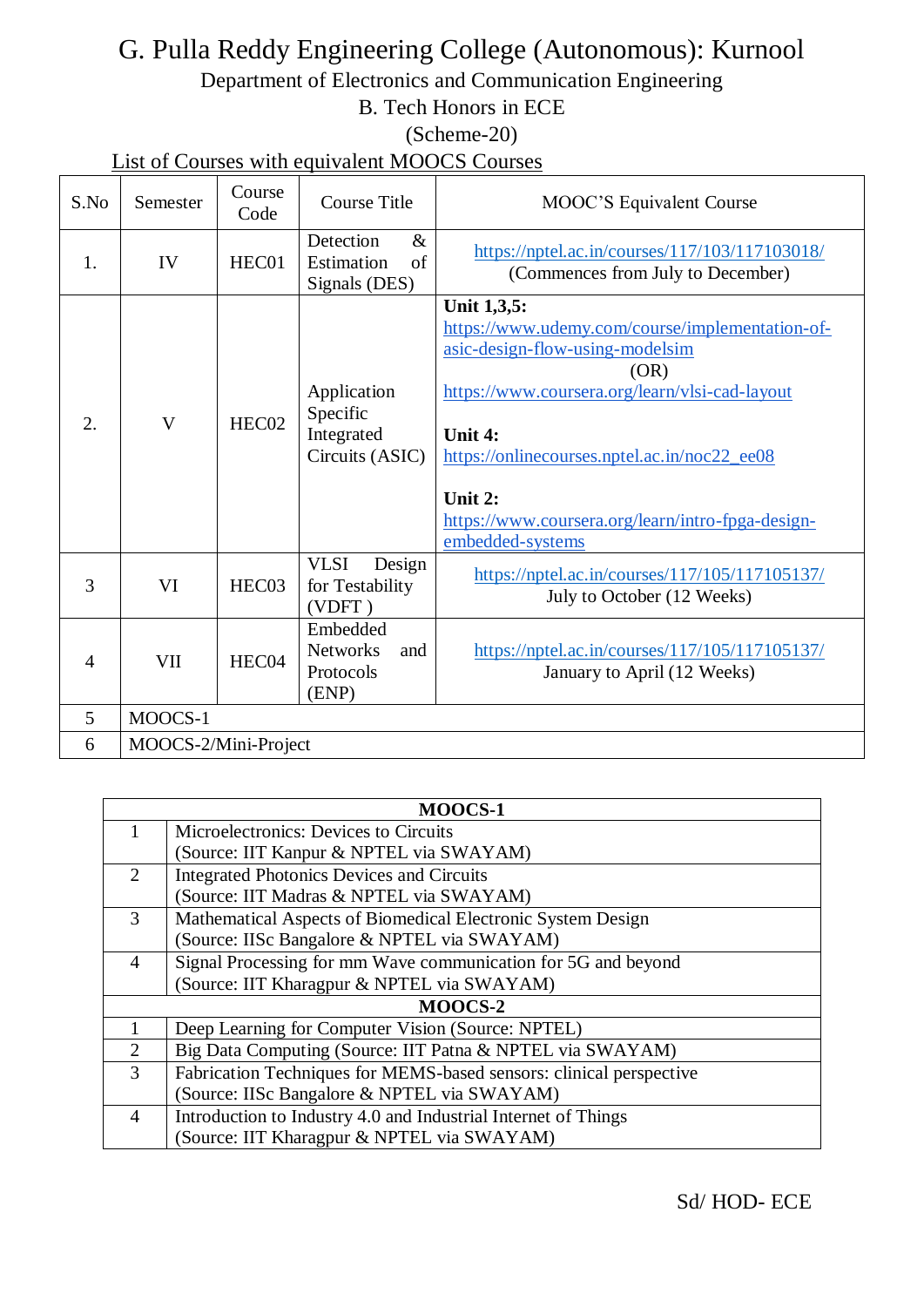## **Honors in Computer Science & Business Systems (CSBS)**

Scheme of instruction and examination (Effective from 2020-2021)

| S<br>No.     | <b>Semes</b><br>ter     | <b>Course Title</b>   | <b>Credit</b><br>S | <b>MOOC's Equivalent Course</b>                                 |
|--------------|-------------------------|-----------------------|--------------------|-----------------------------------------------------------------|
| $\mathbf{1}$ | IV                      | Introduction to       | $\overline{4}$     | $\triangleright$ Uttarakhand open university via Swayam         |
|              |                         | <b>Cyber Security</b> |                    | https://onlinecourses.swayam2.ac.in/nou22 cs04/preview          |
|              |                         |                       |                    | (Commences from February)                                       |
| $\mathbf{2}$ | $\overline{\mathbf{V}}$ | Python for Data       | $\overline{4}$     | $\overline{\triangleright}$ University of Michigan via Coursera |
|              |                         | Science               |                    | https://www.coursera.org/learn/python-data-                     |
|              |                         |                       |                    | analysis/home/welcome                                           |
|              |                         |                       |                    | $\triangleright$ IIT Rourkee and NPTEL via swayam               |
|              |                         |                       |                    | https://onlinecourses.nptel.ac.in/noc22 cs08/preview            |
|              |                         |                       |                    | $\triangleright$ IIT Madras and NPTEL via swayam                |
|              |                         |                       |                    | https://onlinecourses.nptel.ac.in/noc22 cs32/preview            |
| 3            | VI                      | <b>Big Data</b>       | $\overline{4}$     | $\sqrt{\phantom{a}}$ Yandex via Coursera                        |
|              |                         | Analytics             |                    | https://www.coursera.org/learn/big-data-essentials              |
| 4            | <b>VII</b>              | Natural               | 4                  | DeepLearning.ai through Coursera<br>➤                           |
|              |                         | Language              |                    | https://www.coursera.org/specializations/natural-language-      |
|              |                         | Processing            |                    | processing                                                      |
|              |                         |                       |                    | $\triangleright$ HSE University through Coursera                |
|              |                         |                       |                    | https://www.coursera.org/learn/language-processing              |
| 5            |                         | $MOOC - 1$            | $\overline{2}$     |                                                                 |
| 6            |                         | $MOOC - 2$ /          | $\overline{2}$     |                                                                 |
|              |                         | Mini Project          |                    |                                                                 |
|              |                         | <b>Total</b>          | 20                 |                                                                 |

| $MOOCS - 1$                |                                              |  |  |  |  |
|----------------------------|----------------------------------------------|--|--|--|--|
|                            | Scalable Data Science                        |  |  |  |  |
|                            | Source : IBM Watson via Coursera)            |  |  |  |  |
| 2                          | Introduction to Block Chain Technologies     |  |  |  |  |
|                            | (Source: AICPA&CIMA via courser)             |  |  |  |  |
| 3                          | Reinforcement Learning                       |  |  |  |  |
|                            | (Source: IIT Madras via NPTEL)               |  |  |  |  |
| 4                          | <b>Embedded Systems</b>                      |  |  |  |  |
|                            | (Source: IIT Kharagpur via NPTEL)            |  |  |  |  |
| $MOOCS - 2 / Mini Project$ |                                              |  |  |  |  |
|                            | <b>Computer Vision</b>                       |  |  |  |  |
|                            | (Source: IIT Guwahati via Swayam)            |  |  |  |  |
| 2                          | Virtual Reality                              |  |  |  |  |
|                            | (Source : University of London via Coursera) |  |  |  |  |
| 3                          | Database security                            |  |  |  |  |
|                            | (Source : Udemy)                             |  |  |  |  |
|                            |                                              |  |  |  |  |
| $\overline{4}$             | Fuzzy Logic & Neural Networks                |  |  |  |  |
|                            | (Source : IIT Kharagpur & NPTEL via Swayam)  |  |  |  |  |